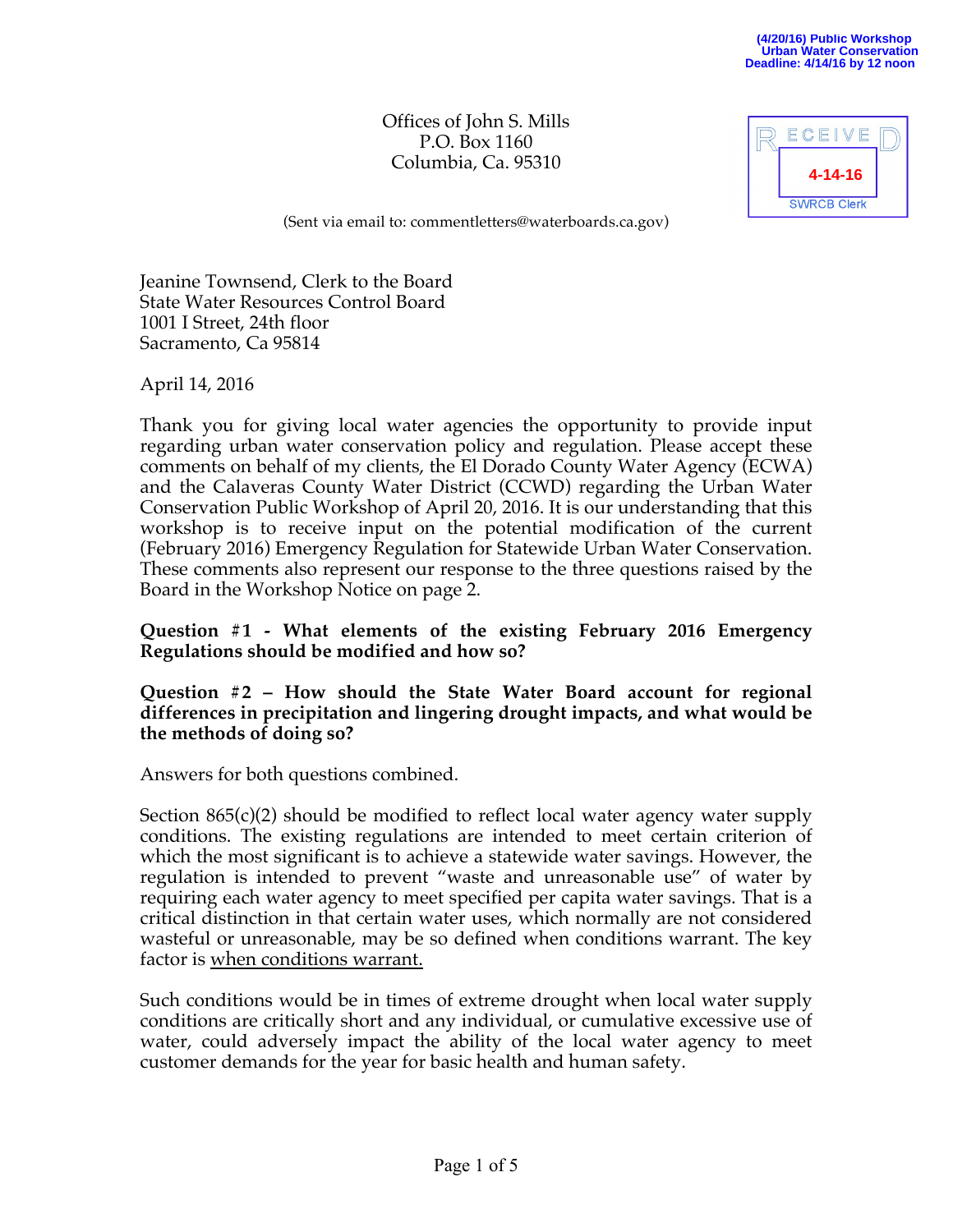Unfortunately, Section  $865(c)(2)$  as written does not adequately reflect the state of local water supply conditions in various regions of the State. All it does is establish a standard that requires a minimum four-year reserved supply in surface storage as a requisite to be eligible to request a reduction in the tiered conservation targets. The four-year period is far from the normal operation standard by which most water agencies operate reservoirs. For example, if all reservoirs were required to enter each summer with a four-year supply on hand, this would predicate gross scale reoperation of many if not all of the on-stream reservoirs in Northern California. It would require drastic reductions in water supply allocations, the loss of significant clean and renewable hydroelectric power generation as well as substantial downstream flood management modifications.

This year, normal reservoir storage levels (at end-of-spring storage or in some cases reservoir spilling conditions) indicate a robust supply on hand for our agencies and not what would be categorized as emergency drought conditions. Section  $865(c)(2)$  should be modified to more accurately accommodate the specific watershed and storage conditions relative to the water agency in question. Information on a watershed-by-watershed basis (at least a  $3<sup>d</sup>$  order watershed level of detail) regarding anticipated annual runoff and total maximum storage levels for reservoirs should be solicited by the SWRCB from each water supplier and used to identify where drought conditions still do exist and where they no longer exist. Drought conditions this year are in fact not statewide, but rather a local phenomenon based on specific hydrologic conditions and infrastructure.

A more reasonable approach insofar as a characterization of waste and unreasonable use is concerned, is that the regulations should only apply to local agencies that truly are in a drought emergency condition as supported by local supply shortages. However, where water supply conditions do not represent a drought condition no emergency water conservation regulatory program is necessary. Indeed where below average, average or above average supplies of water are available as defined by the applicable Urban Water Management Plan the declaration that normal water is wasteful and/or unreasonable when supplies are not short is inappropriate. When the local agency's water supply and management is in compliance with their Urban Water Management Plan protocols such is not wasteful or unreasonable. To claim it is, is harmful to the local customers, the communities and the water agencies. Moreover, such an action casts serious doubt in the minds of the customers tasked with personally saving water regarding the State's credibility in declaring a drought that locally does not exist. It also makes it more difficult for local agencies to call on customers to conserve when an actual drought occurs.

We also urge the Board to provide for the accommodation of well-documented groundwater storage supplies into storage supplies eligible under this section for achieving reductions in any conservation mandates. The Board's insistence to exclude any groundwater storage supplies, even in cases where the existing groundwater storage on-hand represents multiple years of supply for the local agency, is misplaced caution. Indeed, the Board should be recognizing and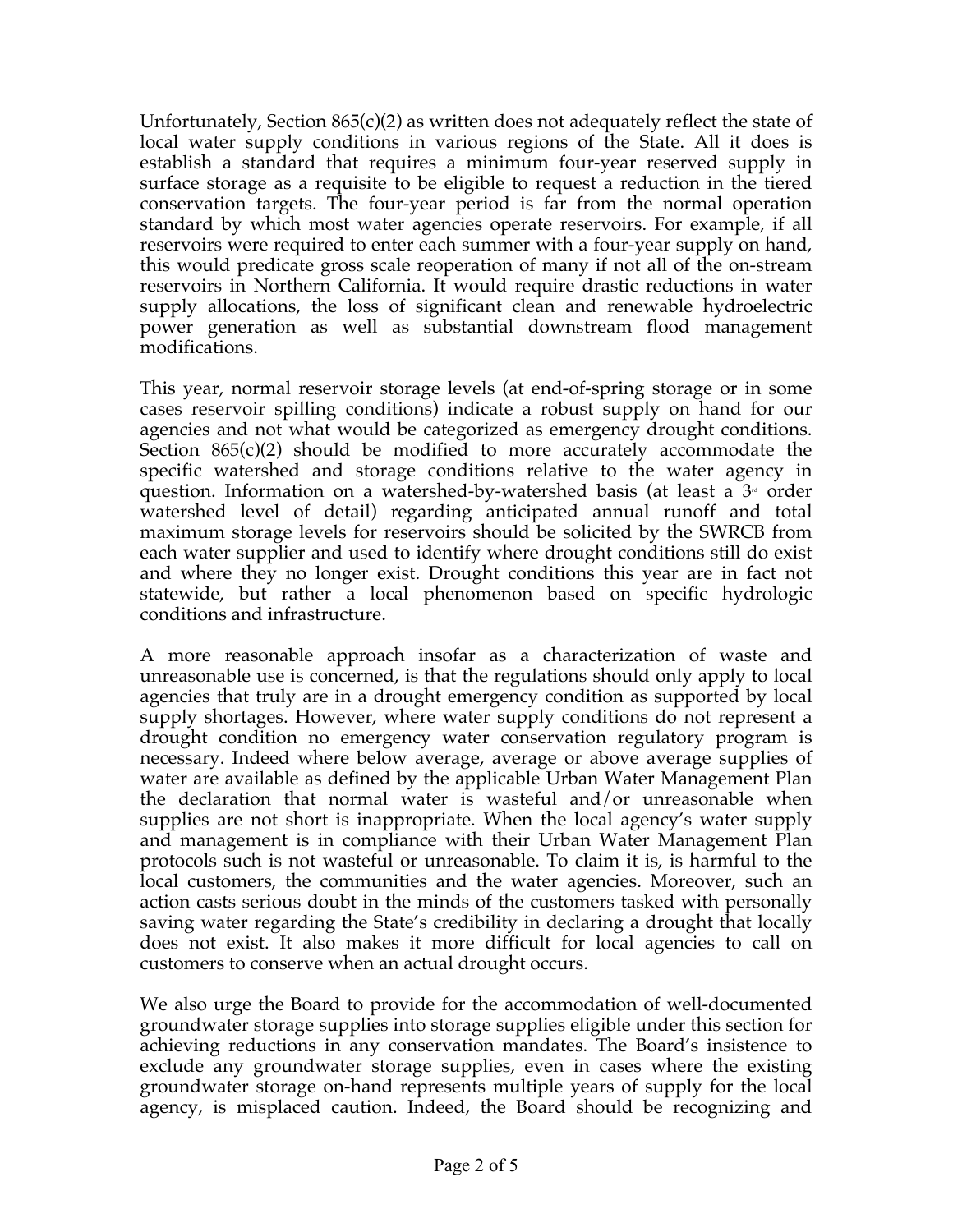rewarding local agencies that can point to a local groundwater basin that is being managed in a manner that produces multi-year supply yields in a sustainable manner.

Section 865(f)(3)(i) should be modified. As written, the regulation provides that only drought resilient sources of potable water supply "developed after 2013 which does not reduce water available to another legal user or the environment" may be included reductions in required conservation. Such requirements will essentially disqualify many water use efficiency project investments from being counted. Development of local drought resilient water supplies and efficiencies requires a significant level of advance planning, investment, the commitment of fiscal resources, gaining community support, carrying out environmental analysis, obtaining permitting and construction. The 2013 date seems arbitrary and contrary to the numerous long-term programs and projects undertaken by water agencies over the past decades. Existing urban water management planning efforts of water agencies incorporates the development of water shortage contingency planning with a forward-looking horizon of 20-years. In short, drought resiliency is achieved through a long-term commitment rather than short-term emergency actions as envisioned by Section 865. The SWRCB must recognize, outside the narrow lens of an emergency that these projects have been developed and should be recognized and accommodated in Section 865. Simply put, should a drought emergency be declared in 2026, would the SWRCB only count projects developed after 2023 or perhaps 2024? The error of such an approach is obvious, as it would discount the very projects currently being carried out over the next few years to bring about the objectives of the California Water Action Plan.

Where non-potable water use efficiency projects are carried out those should be recognized and incorporated into any provisions for credit. Such projects may include recycled water projects, raw water conveyance system efficiency improvements and other actions upstream of water treatment plants. Such projects do save water, but at a cost of millions of dollars and generally over a period of years. These efforts should not be excluded from credit under Section 865.

The proposal to also limit drought resilient supplies as only those "…which do not reduce water available to another legal user or the environment" is an issue taken out of context. This issue is accounted for under a water rights process and not in a water use efficiency accounting context. The inclusion of such "Trojan Horse" criteria simply adds one more unnecessary step to a needlessly complex standard as created by the regulation.

Section 865(f) establishes a maximum adjustment of just 8 percent based on all factors, including climate differences in various regions of the state. The 8 percent cap is inappropriate as it arbitrarily establishes a metric unrelated to any logic or mandate. Further, it masks the very real differences in conditions in various regions of the state and fails to recognize the significance of regional influences of not only climate, but also the various other factors incorporated into establishing agency water use reductions. Most troubling is the absence of any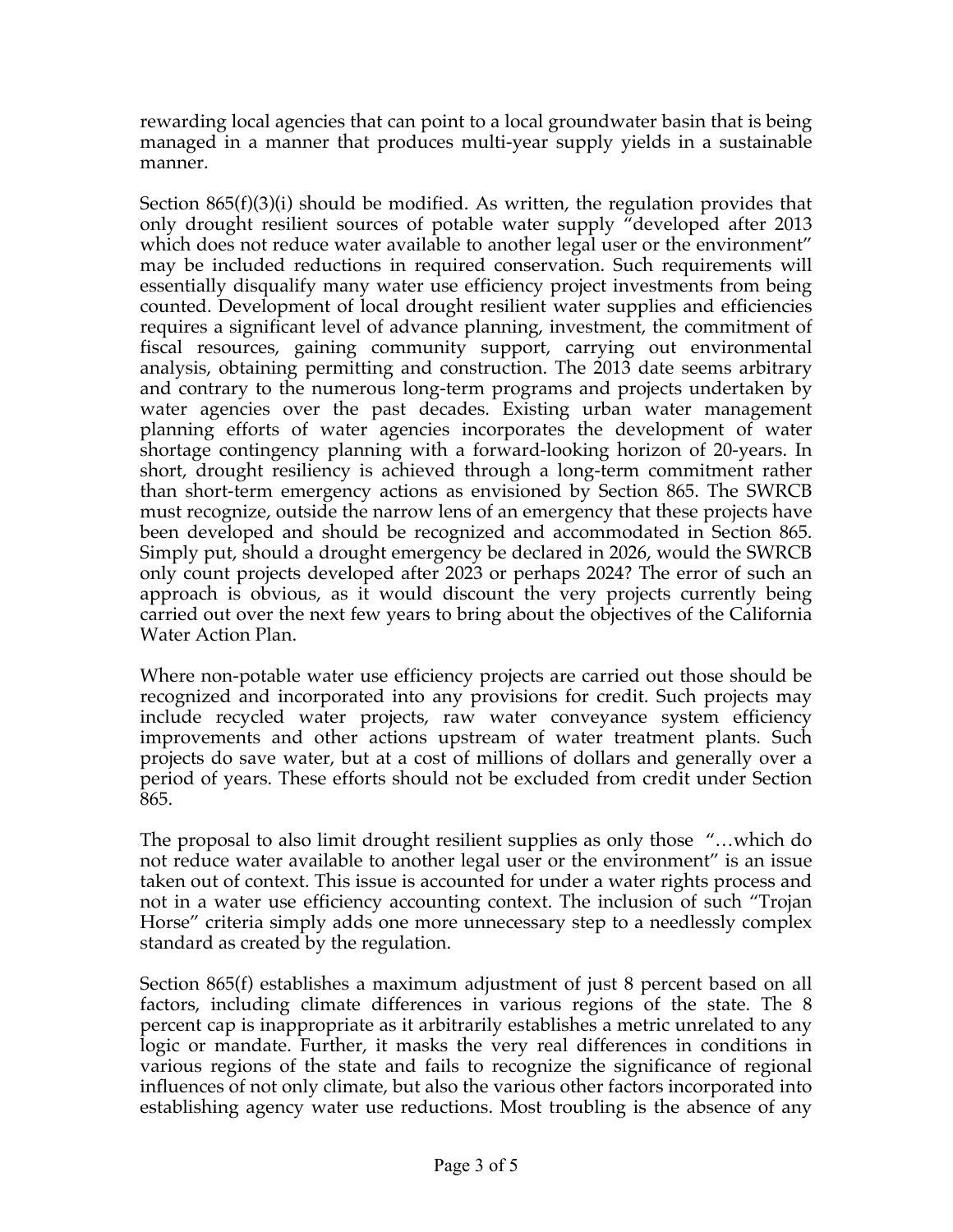reasoning evident either in the Board's regulation, or the supporting documentation, as to how and why the 8 percent number was derived.

## **Questions #3 – To what extent should the State Water Board consider the reliability of urban water supplier supply portfolios in this emergency regulation?**

Urban water supplier supply portfolios represent the multi-faceted, integrated approach of many water agencies to build in a more robust and drought resistant water supply. Therefore, unlike the criteria in the present emergency regulation, the supply portfolios will provide a greater amount of information regarding the various sources of water supplies each agency uses to supply its customers. This will by necessity include what the California Department of Water Resources (DWR) refers to as "self-supplied surface water" as well as surface water that is not self-supplied. The latter includes purchases from a wholesaler, transfers, or exchanges, and are reported as "Purchased or Imported Water." Urban Water Management Plan (UWMP) supply portfolios will also include groundwater sources from groundwater basins as well as fractured bedrock formations. While the former may have a firm yield estimate available, it is impossible to define a firm yield amount from the latter. Such portfolios also include sources of supply from storm water, recycled water, desalination (brackish groundwater and ocean) and wastewater.

Should the Board elect to consider these various sources of water in a drought emergency there would be potential issues related to the durability of some sources as well as the sustainability (in a prolonged drought) of some sources. Additionally, water transferred or otherwise moved from one hydrologic region of the state to another may increase in complexity due to drought conditions in those (source) areas of the state as well as conveyance capacity. Nonetheless, that level of detail should be considered by the Board to be helpful rather than too complex.

Constraints on water sources of supply must be addressed within an UWMP (CWC §10631 and 10634) so that to a reasonable extent practicable, the various constraints are not only identified but that management strategies are identified that have been or will be employed to resolve or mitigate for the constraint(s).

Constraints include but are not limited to: a) legal; b) environmental or; C) climactic. Encapsulated in these are a host of factors including declining groundwater levels, constrained conveyance capacity, sea level rise, or reduced snowpack. CWC §10631(c) requires a description of the reliability of UWWP supplies based on multiple dry years. The multiple dry year period is the period that represents the lowest average water supply availability to the agency for a consecutive multiple year period (three years or more). This is generally considered to be the lowest average runoff for a consecutive multiple year period (three years or more) for a watershed since 1903. DWR has interpreted "multiple dry years" to mean three dry years, however, water agencies may project their water supplies for a longer time period.